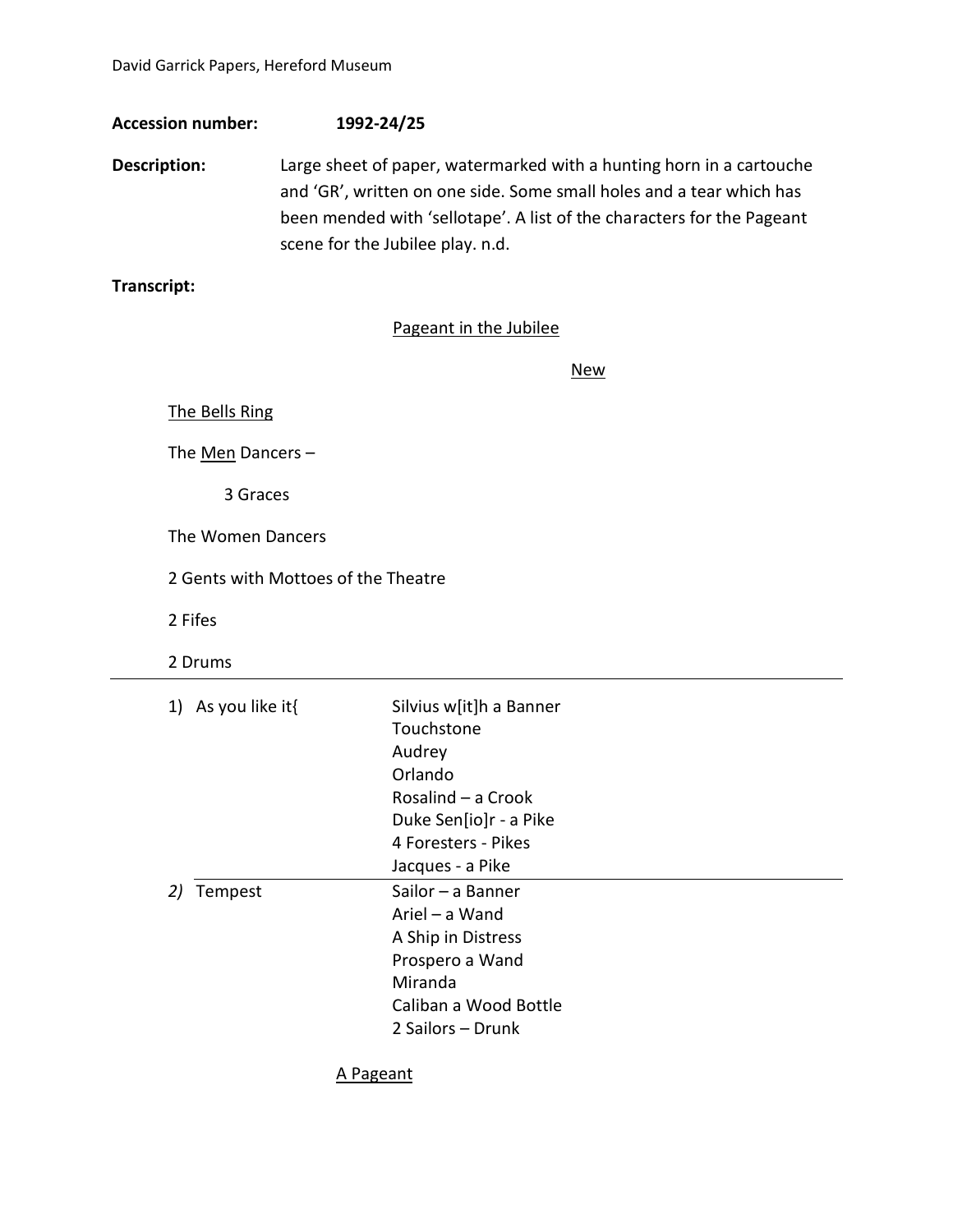A Neptune & Amphitrite Seated in a Carr Composed of Shells & drawn by Sea Horses. Several tritons going before and Blowing their Shells

|                              | Merch[ant of] Venice Launcelot $-$ a banner                                                                               |
|------------------------------|---------------------------------------------------------------------------------------------------------------------------|
|                              | 2 men with Caskets                                                                                                        |
|                              | <b>Bassanio</b>                                                                                                           |
|                              | Portia                                                                                                                    |
|                              | Shylock - knife Bond & Scales                                                                                             |
|                              |                                                                                                                           |
| Much Ado                     | Town Clerk - a Banner                                                                                                     |
|                              | <b>Benedick</b>                                                                                                           |
|                              | <b>Beatrice</b>                                                                                                           |
|                              |                                                                                                                           |
|                              | 2 Gentlemen of Verona                                                                                                     |
|                              |                                                                                                                           |
|                              | Launce - a Dog                                                                                                            |
|                              | Clown - Banner                                                                                                            |
|                              | Sir Andrew Auguecheek                                                                                                     |
|                              | Sir Toby Belch                                                                                                            |
|                              | Malvolio - a letter & Cross Gartered                                                                                      |
|                              |                                                                                                                           |
|                              | 6 Fairies - Banners                                                                                                       |
|                              | Chariot - Cupids to draw it                                                                                               |
|                              | King                                                                                                                      |
|                              | Queen                                                                                                                     |
|                              |                                                                                                                           |
|                              | Nym - Banner                                                                                                              |
| &                            | <b>Justice Shallow</b>                                                                                                    |
| 2 <sup>nd</sup> Part Henry 4 | Sir Hugh Evans                                                                                                            |
|                              | Host                                                                                                                      |
|                              | Dr Caius                                                                                                                  |
|                              | M <sup>rs</sup> Quickly                                                                                                   |
|                              | Rugby                                                                                                                     |
|                              | Slender                                                                                                                   |
|                              | Bardolph - a Cup                                                                                                          |
|                              |                                                                                                                           |
|                              | M <sup>rs</sup> Ford                                                                                                      |
|                              | Falstaff<br><b>Falstaff in the Buck Basket</b>                                                                            |
|                              |                                                                                                                           |
|                              | M <sup>rs</sup> Page<br>Boy - Sword & Shield                                                                              |
|                              | Two Gentlemen of Verona Gent - a Banner<br>6) Twelfth Night<br>7) Midsummer Night Dream Bottom - Banner<br>8) Merry Wives |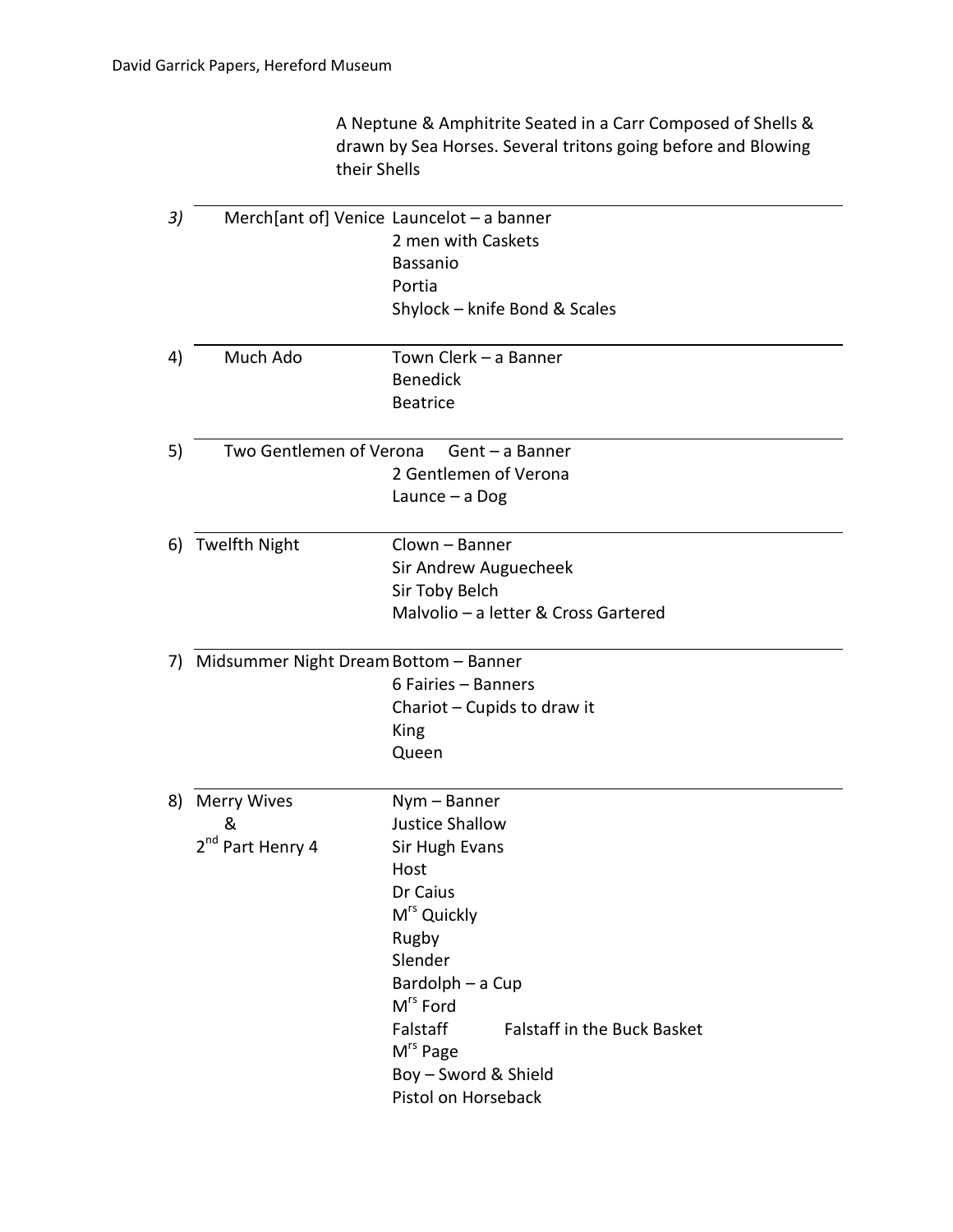|                           | Mouldy<br><b>Bulcap</b><br>Wart<br>Feeble<br>$Thad-e$<br>Venus & Cupid<br>Chariot<br>Comic Muse a Mask<br>5 Satyrs to draw it<br>6 Lovers with large Antique Masks<br>All the Chorus<br>The Statue of Shakespeare<br>A Bacchanal to carry it<br>A Carr with Kettle Drum<br>6 Trumpets | <u>New</u>                                                                 |
|---------------------------|---------------------------------------------------------------------------------------------------------------------------------------------------------------------------------------------------------------------------------------------------------------------------------------|----------------------------------------------------------------------------|
| 9) Richard 3 <sup>d</sup> | <b>Gents with Banner</b><br>6 Gents 2 & 2<br>King Richard - a Ring<br>Queen<br>Prince Edw[ar]d & D[uke] York<br>Richmond - a truncheon                                                                                                                                                | A Pageant of the Tent<br>Richard Lying in it the<br>Ghosts going on before |
| 10) Cymbeline             | Gent[lema]n - a Banner<br>Bellarius - a Spear<br>Arviragus [Spear]<br>Imogen<br>Guiderius - a Spear<br>Posthumus - Sword & Shield                                                                                                                                                     |                                                                            |
| 11) Hamlet                | Gent. With Banner<br>Ghost - Truncheon<br>Hamlet - a Book<br>Queen<br>Ophelia - Straws<br>$1st$ Gravedigger – a Spade<br>2 <sup>nd</sup> [gravedigger] - a Pickaxe                                                                                                                    |                                                                            |
| 12) Othello               | Gent[lema]n - a Banner<br>2 Senators<br>Duke & Brabantia<br>Othello<br>Desdemona                                                                                                                                                                                                      |                                                                            |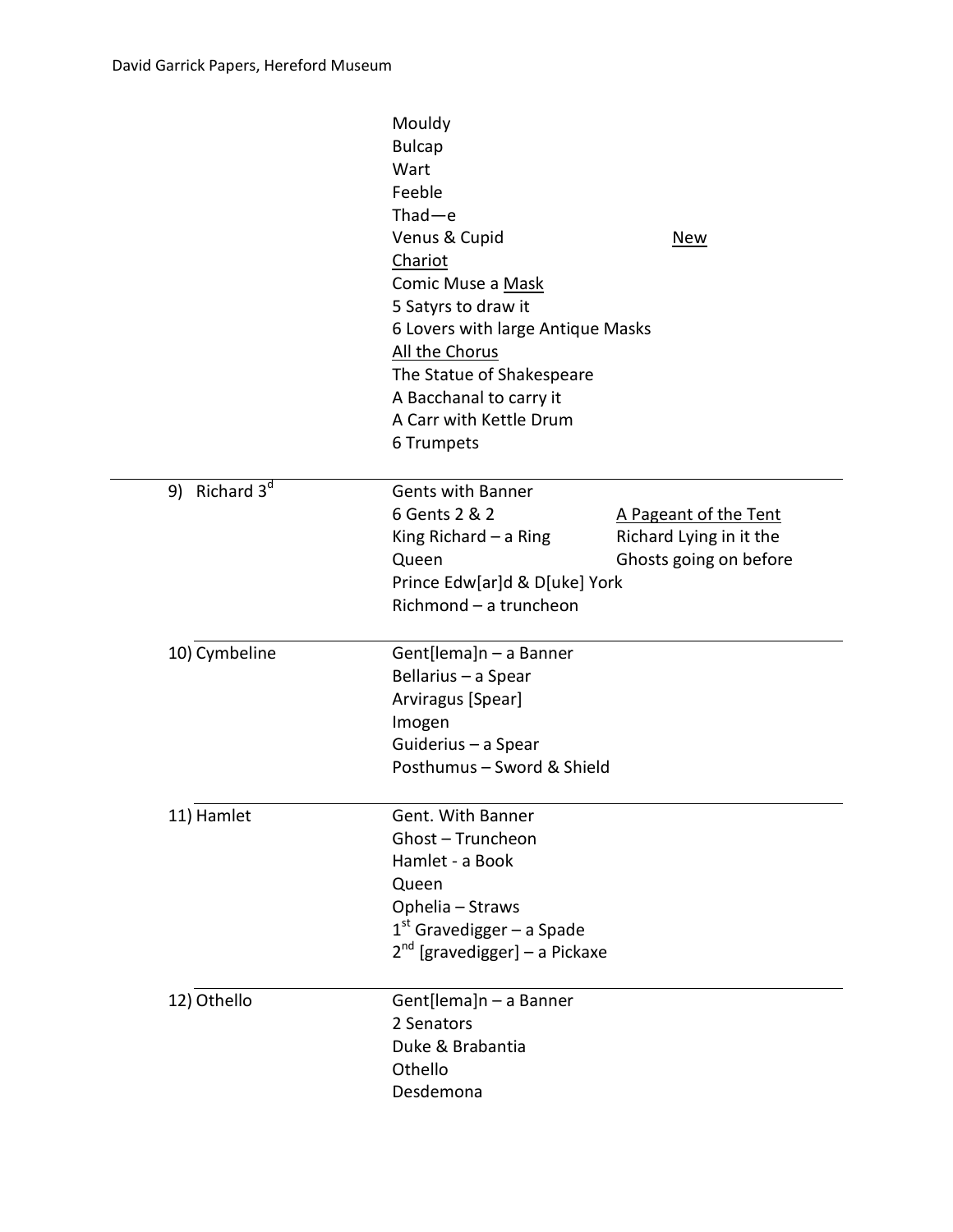Iago Roderigo

| 13) Romeo                      | Gent[lema]n - a Banner<br>Peter - a Fan<br>Nurse-a Crutch stick<br>Romeo<br>Fryar - a Basket<br>Juliet<br>Apothecary                                                    | A pageant of The Tomb<br>Juliet Lying in it. Romeo<br>Hands in an Attitude looking<br>at her |
|--------------------------------|-------------------------------------------------------------------------------------------------------------------------------------------------------------------------|----------------------------------------------------------------------------------------------|
| 14) King Henry 5 <sup>th</sup> | Gent. - a Banner<br>4 Gents with Pikes<br>King Henry 5 <sup>th</sup><br>Fluellin - a Leek<br>Pistol                                                                     |                                                                                              |
| 15) King Lear                  | Gent. - a Banner<br>Edgar (Mad) a Staff<br>King Lear<br>Kent<br>Fool                                                                                                    |                                                                                              |
| 16) King Henry 8 <sup>th</sup> | Gent[lema]n a Banner<br>2 Gents with Pikes<br>2 Beef Eaters<br>King Henry 8 <sup>th</sup><br><b>Queen Catherine</b><br><b>Bishop Cranmer</b><br>Wolsey<br>4 Beef Eaters |                                                                                              |
| 17) Macbeth                    | <b>Gent with Banner</b><br>Macbeth<br><b>Caldron Burning</b><br>4 Daemons to draw it<br>Hecate<br>3 Witches Brooms                                                      |                                                                                              |
| 18) Julius Caesar              | Gent. a Banner<br>6 Roman Lictors<br>Julius Caesar<br>Gent[lema]n with Eagle                                                                                            |                                                                                              |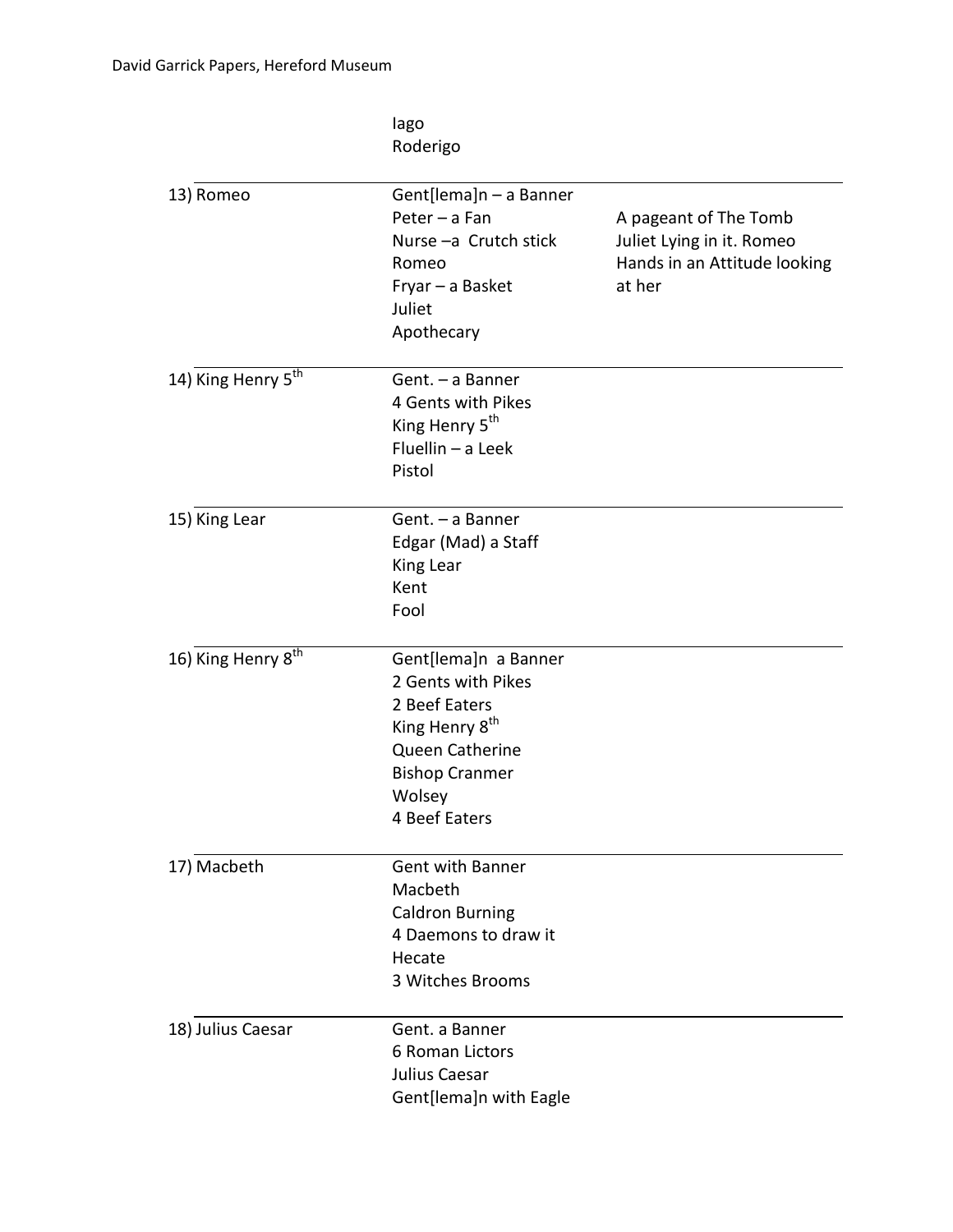Soothsayers 6 Romans – Trophies Brutus Cassius – a Dagger

| 19) Anthony & Cleopatra | Gent[lema]n a Banner          |
|-------------------------|-------------------------------|
|                         | 4 Persian Guards Spears       |
|                         | 4 Blacks                      |
|                         | 2 Black Boys-Fanning          |
|                         | Antony                        |
|                         | Cleopatra                     |
|                         | 2 black boys to hold up Train |
|                         | 2 Blacks with Umbrellas       |
|                         | 4 Eunuchs                     |

Minerva Daemon of Revenge – a lighted Torch

The Chariot

Tragic Muse – a Dagger

Fame – a Trumpet

6 Furies to draw it

Mars – Sword & Shield

6 Soldiers Swords

9 [soldiers] spiers

New

**Coriolanus** 

6 Soldiers 2 & 2

A Roman Sacrifice of a Ram led by the Priest

Coriolanus carried by a Party of Warriors Bearing him on their Spears, their Shields making Trophy's of War round him followed by the Matrons of Rome & Coriolanus's